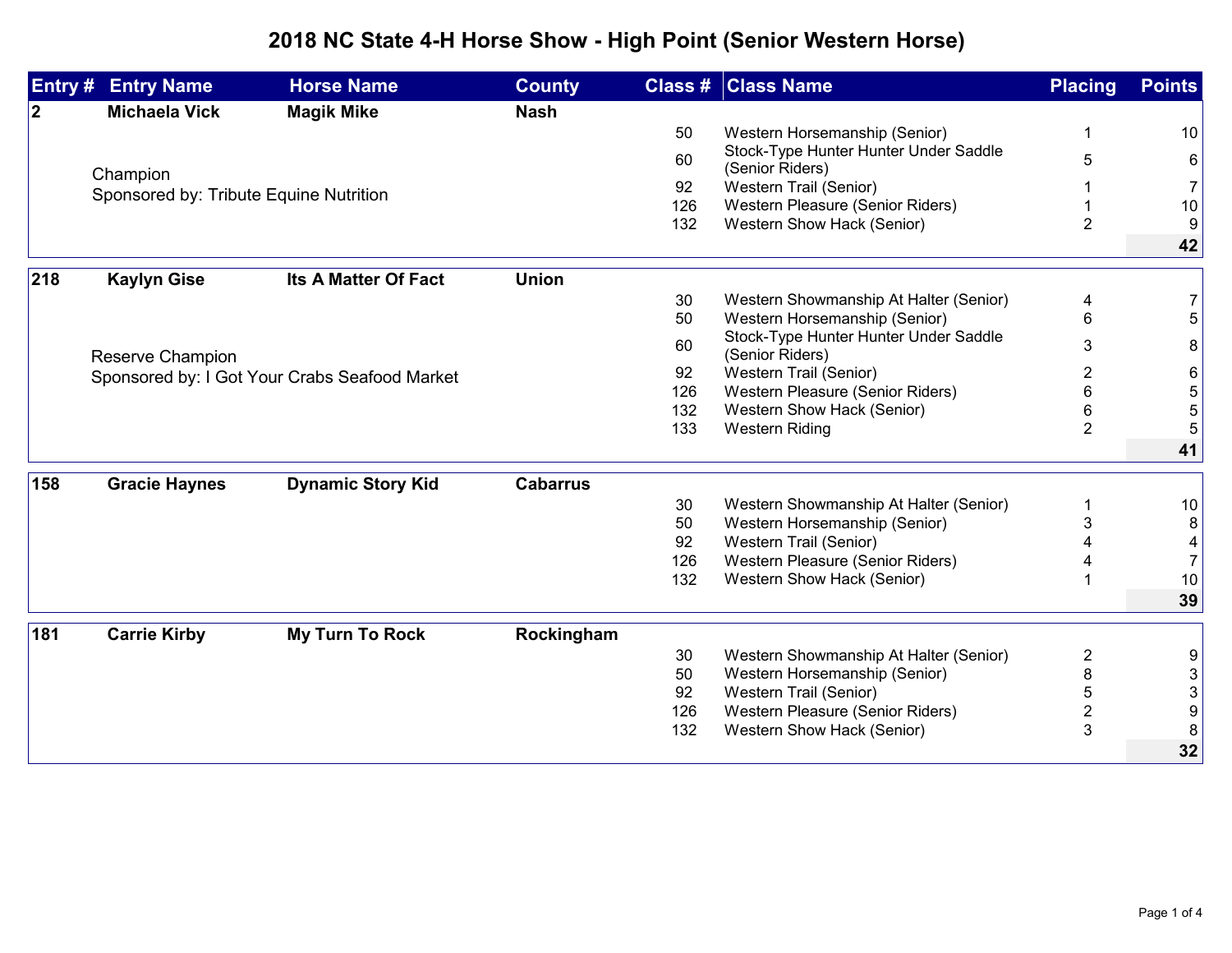| Entry # | <b>Entry Name</b>      | <b>Horse Name</b>          | <b>County</b>    | Class # | <b>Class Name</b>                                        | <b>Placing</b>          | <b>Points</b>           |
|---------|------------------------|----------------------------|------------------|---------|----------------------------------------------------------|-------------------------|-------------------------|
| 134     | <b>Emerson Madonia</b> | <b>RL A Sudden Charm</b>   | Lincoln          |         |                                                          |                         |                         |
|         |                        |                            |                  | 60      | Stock-Type Hunter Hunter Under Saddle<br>(Senior Riders) | 4                       | 7                       |
|         |                        |                            |                  | 92      | Western Trail (Senior)                                   | 6                       | $\overline{\mathbf{c}}$ |
|         |                        |                            |                  | 126     | Western Pleasure (Senior Riders)                         |                         | 6                       |
|         |                        |                            |                  | 132     | Western Show Hack (Senior)                               |                         | 4                       |
|         |                        |                            |                  | 133     | Western Riding                                           |                         | 6                       |
|         |                        |                            |                  |         |                                                          |                         | 25                      |
| 170     | <b>Bryan Stallings</b> | <b>RR Hold Your Bet</b>    | Pasquotank       |         |                                                          |                         |                         |
|         |                        |                            |                  | 30      | Western Showmanship At Halter (Senior)                   | 3                       | 8                       |
|         |                        |                            |                  | 50      | Western Horsemanship (Senior)                            | $\overline{\mathbf{c}}$ | 9                       |
|         |                        |                            |                  | 132     | Western Show Hack (Senior)                               | 5                       | 6                       |
|         |                        |                            |                  |         |                                                          |                         | 23                      |
| 138     | <b>Kayla Boyd</b>      | <b>Mac'n On The Goods</b>  | <b>Currituck</b> |         |                                                          |                         |                         |
|         |                        |                            |                  | 50      | Western Horsemanship (Senior)                            | 9                       | $\overline{c}$          |
|         |                        |                            |                  | 60      | Stock-Type Hunter Hunter Under Saddle                    |                         | 10                      |
|         |                        |                            |                  |         | (Senior Riders)<br>Western Pleasure (Senior Riders)      |                         |                         |
|         |                        |                            |                  | 126     |                                                          | 3                       | 8 <sup>1</sup>          |
|         |                        |                            |                  |         |                                                          |                         | 20                      |
| 49      | <b>Kayla Flynn</b>     | <b>Three Stockings Zan</b> | <b>Nash</b>      |         |                                                          |                         |                         |
|         |                        |                            |                  | 50      | Western Horsemanship (Senior)                            | 7                       | 4                       |
|         |                        |                            |                  | 60      | Stock-Type Hunter Hunter Under Saddle<br>(Senior Riders) | 6                       | 5 <sup>2</sup>          |
|         |                        |                            |                  | 92      | Western Trail (Senior)                                   | 10                      | 0                       |
|         |                        |                            |                  | 126     | Western Pleasure (Senior Riders)                         | 8                       | 3                       |
|         |                        |                            |                  |         |                                                          |                         | 12                      |
|         |                        |                            |                  |         |                                                          |                         |                         |
| 47      | <b>Autumn Lance</b>    | <b>Don't Bee Wimpy</b>     | <b>Macon</b>     |         |                                                          |                         |                         |
|         |                        |                            |                  | 30      | Western Showmanship At Halter (Senior)                   | 6                       | 5                       |
|         |                        |                            |                  | 50      | Western Horsemanship (Senior)                            | 5                       | 6                       |
|         |                        |                            |                  |         |                                                          |                         | 11                      |
| 62      | <b>Jordan Starcher</b> | Zippin To Scotch Time      | <b>Currituck</b> |         |                                                          |                         |                         |
|         |                        |                            |                  | 60      | Stock-Type Hunter Hunter Under Saddle<br>(Senior Riders) | $\overline{2}$          | 9                       |
|         |                        |                            |                  |         |                                                          |                         | 9                       |
|         |                        |                            |                  |         |                                                          |                         |                         |
| 303     | <b>Samantha Russ</b>   | Ima Poco Doc Dude          | <b>Cabarrus</b>  | 30      | Western Showmanship At Halter (Senior)                   | 9                       |                         |
|         |                        |                            |                  | 132     | Western Show Hack (Senior)                               | 4                       | 2<br>7                  |
|         |                        |                            |                  |         |                                                          |                         | 9 <sup>1</sup>          |
|         |                        |                            |                  |         |                                                          |                         |                         |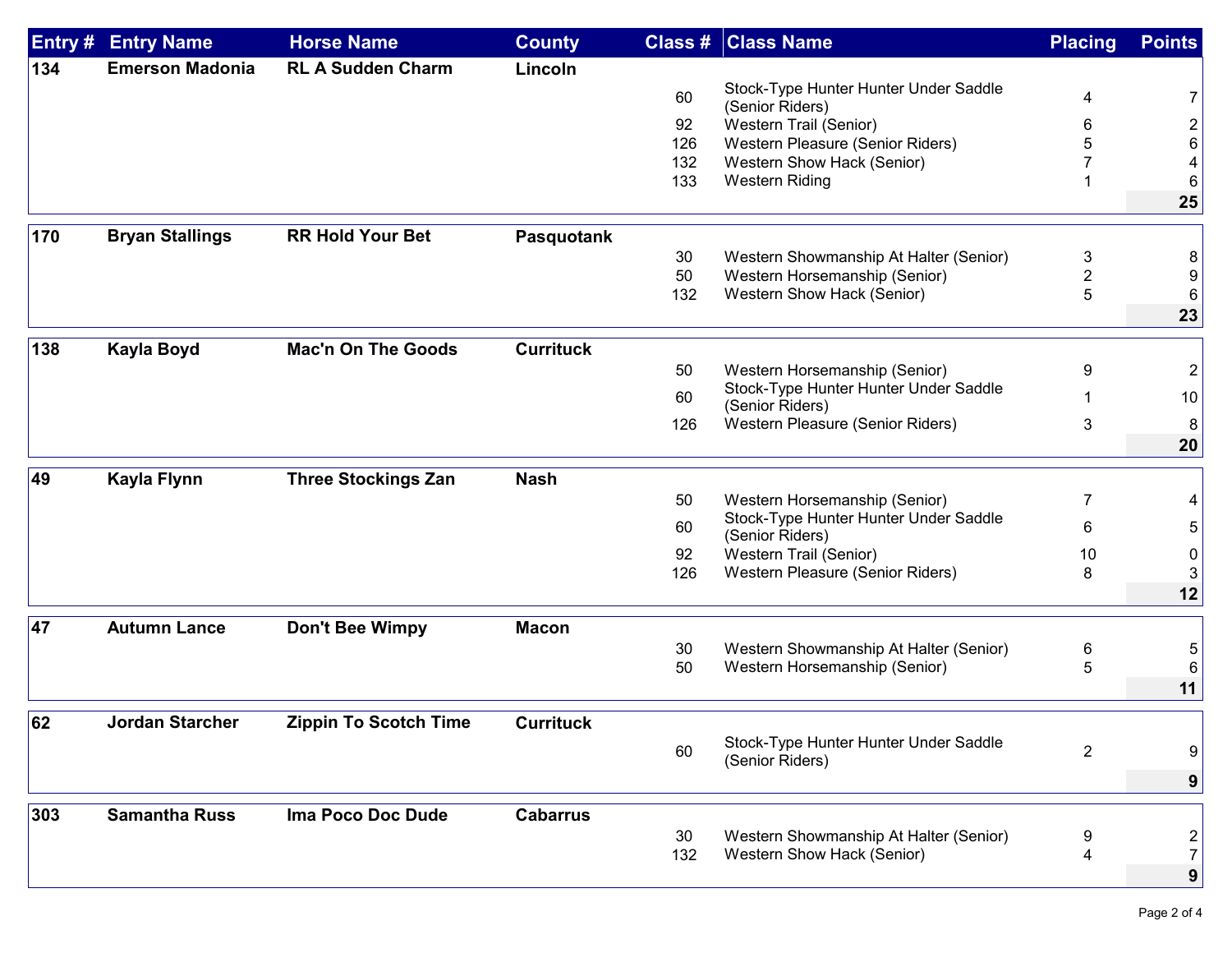| Entry # | <b>Entry Name</b>      | <b>Horse Name</b>          | <b>County</b>   |     | <b>Class # Class Name</b>                                | <b>Placing</b> | <b>Points</b>  |
|---------|------------------------|----------------------------|-----------------|-----|----------------------------------------------------------|----------------|----------------|
| 13      | <b>Rachel Garnow</b>   | <b>JRs Spotted Daisy</b>   | <b>Franklin</b> |     |                                                          |                |                |
|         |                        |                            |                 | 60  | Stock-Type Hunter Hunter Under Saddle                    | 8              | 3              |
|         |                        |                            |                 | 126 | (Senior Riders)<br>Western Pleasure (Senior Riders)      | $\overline{7}$ | 4              |
|         |                        |                            |                 |     |                                                          |                | 7 <sup>1</sup> |
|         |                        |                            |                 |     |                                                          |                |                |
| 247     | <b>Shelby Mabe</b>     | <b>Ready Set Gold</b>      | <b>Cabarrus</b> | 50  |                                                          |                | 7 <sup>1</sup> |
|         |                        |                            |                 | 92  | Western Horsemanship (Senior)<br>Western Trail (Senior)  | 4<br>9         | $\overline{0}$ |
|         |                        |                            |                 |     |                                                          |                | $\overline{7}$ |
| 54      | Jenna Menetrier        | <b>Daisys Revenge</b>      | <b>Gaston</b>   |     |                                                          |                |                |
|         |                        |                            |                 | 30  | Western Showmanship At Halter (Senior)                   | 5              | 6              |
|         |                        |                            |                 |     |                                                          |                | 6 <sup>1</sup> |
| 91      | <b>Gracie Buchanan</b> | <b>Mr Gun Peppy Pine</b>   | <b>Burke</b>    |     |                                                          |                |                |
|         |                        |                            |                 | 92  | Western Trail (Senior)                                   | 3              | 5              |
|         |                        |                            |                 | 132 | Western Show Hack (Senior)                               | 10             |                |
|         |                        |                            |                 | 133 | <b>Western Riding</b>                                    | 0              | 0              |
|         |                        |                            |                 |     |                                                          |                | 6 <sup>1</sup> |
| 183     | <b>Jamie Garner</b>    | I'm Hot Ur Not             | Rockingham      |     |                                                          |                |                |
|         |                        |                            |                 | 30  | Western Showmanship At Halter (Senior)                   | 8              | 3              |
|         |                        |                            |                 | 60  | Stock-Type Hunter Hunter Under Saddle                    | 9              | $\overline{2}$ |
|         |                        |                            |                 |     | (Senior Riders)                                          |                | 5 <sup>1</sup> |
|         |                        |                            |                 |     |                                                          |                |                |
| 302     | <b>Samantha Russ</b>   | <b>Goodbars Lil Tigger</b> | <b>Cabarrus</b> |     |                                                          |                |                |
|         |                        |                            |                 | 60  | Stock-Type Hunter Hunter Under Saddle<br>(Senior Riders) | $\overline{7}$ | 4              |
|         |                        |                            |                 |     |                                                          |                | 4              |
| 317     | <b>Keri Smith</b>      | <b>Little Streak</b>       | Lincoln         |     |                                                          |                |                |
|         |                        |                            |                 | 30  | Western Showmanship At Halter (Senior)                   | $\overline{7}$ |                |
|         |                        |                            |                 |     |                                                          |                | 4              |
| 263     | <b>Matthew Leonard</b> | <b>Makin Some Green</b>    | Rockingham      |     |                                                          |                |                |
|         |                        |                            |                 | 132 | Western Show Hack (Senior)                               | 8              | 3              |
|         |                        |                            |                 |     |                                                          |                | 3 <sup>1</sup> |
|         |                        |                            |                 |     |                                                          |                |                |